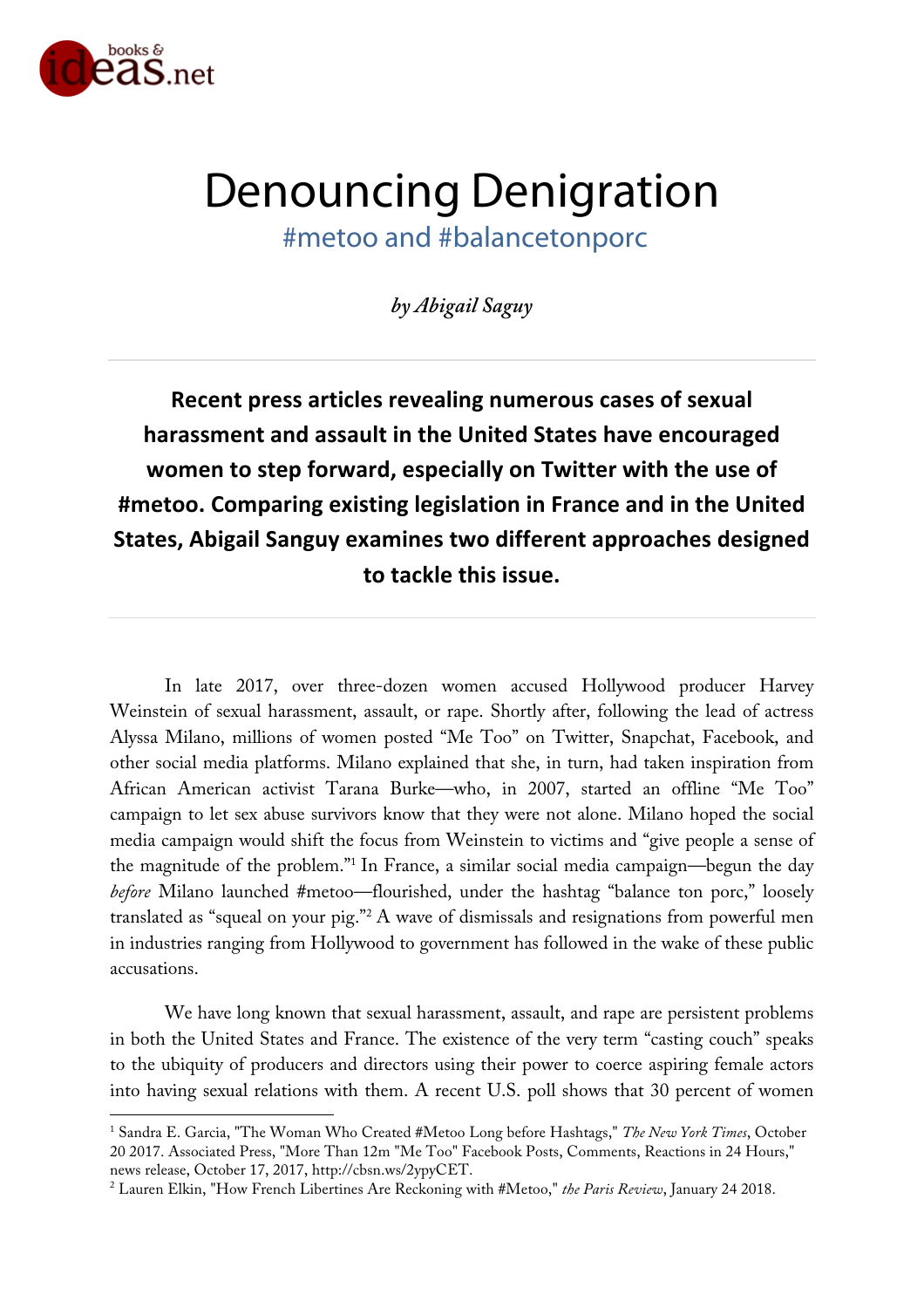surveyed report having been sexual harassed at work.<sup>3</sup> Likewise, it is estimated that one in five French women have been sexually harassed at some point in their careers.<sup>4</sup>

### **How Did We Get Here?**

Given how common sexual harassment is and how long it has been going on, few predicted that suddenly, in late 2017, there would be an outpouring of personal testimony or that these accounts would be taken seriously—with real repercussions for the men involved. With the benefit of hindsight, social movement scholar Nancy Whittier persuasively argues that the #metoo movement was made possible by a series of events that preceded it including "slutwalks," a theatrical form of protest against the idea that women provoke rape by their dress, and student protests against university responses (or lack thereof) to sexual assault on campus.5 When Donald Trump was elected U.S. president despite the wide diffusion of a video recording in which he brags about sexually assaulting women, this university-based protest gained wider resonance. Following his inauguration, the first "women's march" emphasized the issue of sexual assault, with "pussy hats" and slogans like "pussy grabs back"—a reference to Trump's bragging that he grabs women by the "pussy," a slang term for their genitalia.

These marches, Trump's sexism, and pre-existing organization against sexual violence—along with more proximate factors related to the Weinstein company and tenacity of investigative journalists—that fueled the #metoo movement in the United States. In France, sexual assault charges filed against Socialist politician Dominique Strauss-Kahn in 2011—and the ensuing discussion in the mass media and around coffee machines—arguably provided a fertile ground for #balancetonporc.6

Yet, despite national similarities, there are also important differences than can help make sense of the specific ways in which these two nations are responding and can be expected to respond in the future to the issue of sexual violence. Let's take a closer look.

<sup>3</sup> Gary Langer, "Unwanted Sexual Advances Not Just a Hollywood, Weinstein Story, Poll Finds," *ABCNews*, October 17 2017.

<sup>4</sup> Assemblée nationale, "Report N° 4233," in *Rapport d'information sur l'évaluation de la loi n° 2012-954 du 6 août 2012 relative au harcèlement sexuel*, ed. La Commission des Lois Constitutionnelles de la Législation et de l'Administration Génerale de la République (Paris, France: Presented by Pascale Crozon and Guy Geoffrey, Deputies, 2016).

<sup>&</sup>lt;sup>5</sup> Nancy Whittier, "Activism against Sexual Violence Is Central to a New Women's Movement: Resistance to Trump, Campus Sexual Assault, and #Metoo," *Mobilizing Ideas*, January 22 2018.

<sup>6</sup> Abigail C. Saguy, "Europeanization or National Specificity? Legal Approaches to Sexual Harassment in France, 2002–2012," *Law & Social Review* (2018).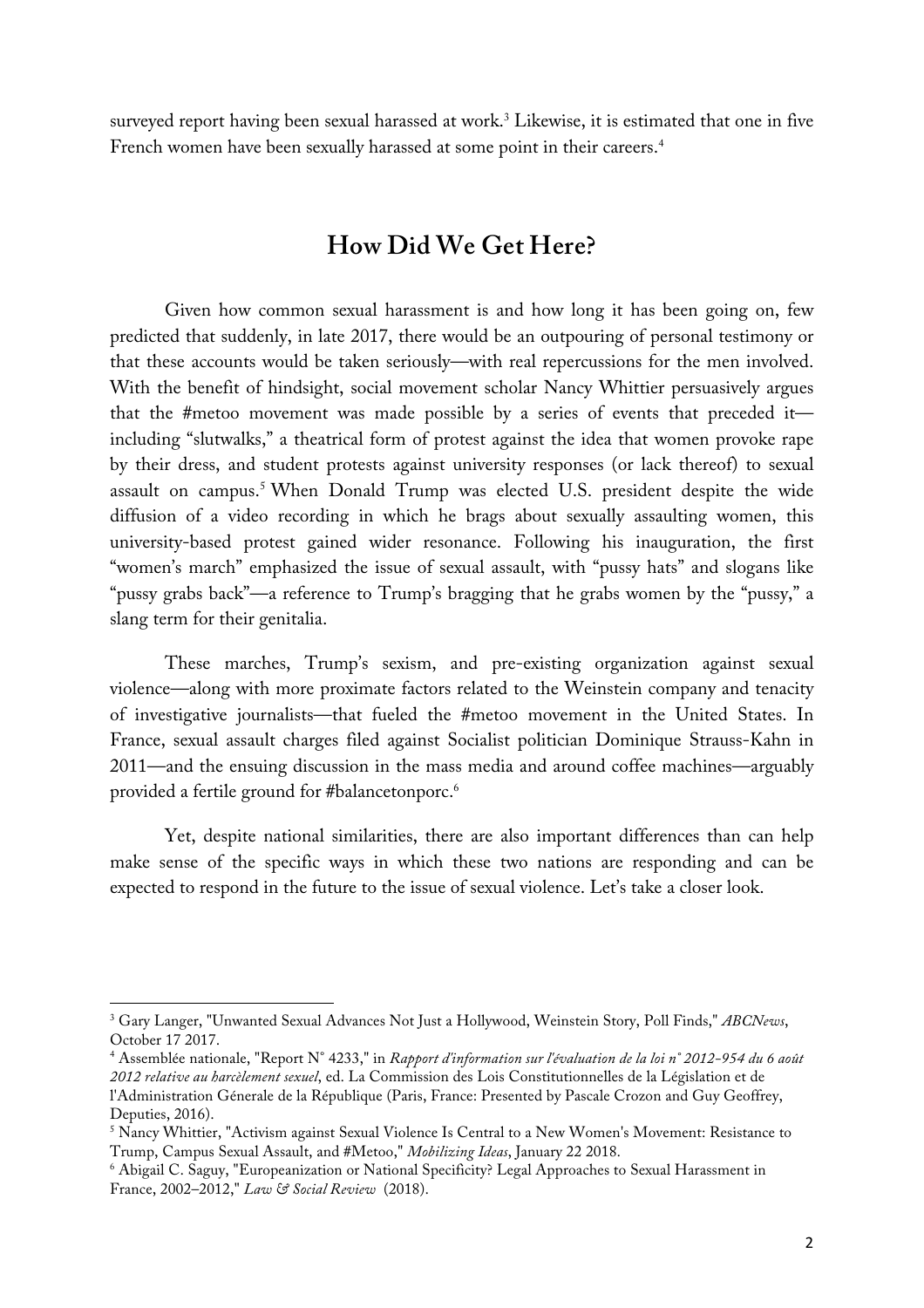### **U.S. Approaches**

In many ways, the #metoo movement reveal both the strengths and weaknesses of the U.S. legal approach to sexual harassment, in which the job of regulating sexual harassment has largely been delegated to corporations. The accusations against Harvey Weinstein include criminal acts of rape and sexual assault, and several women have filed criminal charges against him. None have yet gone to trial, however, which is consistent with how difficult it is to convict someone of rape or assault.<sup>7</sup> In part, this is a feature of criminal trials in general, which include safeguards against sending innocent people to jail. The U.S. system holds that one is presumed "innocent until proven guilty" and that such proof must go "beyond a reasonable doubt." But rates of prosecution, conviction, and incarceration are even lower for perpetrators of sexual violence than for other crimes. Thus, one study estimates that only six out of every 1000 rapist is incarcerated in the United States, compared to twenty out of one thousand robberies and 33 out of 1000 assault and battery crimes.<sup>8</sup> (Race matters too, with white men less likely to be convicted than men of color, and convictions less likely when the victim is a woman of color.)

Given the significant challenges of criminal law, American women often turn to civil law in cases where they experienced sexual violence at work. Since the 1970s, U.S. courts have ruled that companies with over 15 employees that fail to protect their employees from sexual harassment in the workplace are liable under Title VII of the Civil Rights Act of 1964, which outlaws discrimination on the basis of race, color, religion, national origin, or sex.

Unlike in France, where sexual harassment is defined as behavior that stops short of sexual assault—i.e., does not include touching the breasts, inner thighs or genital area—in the United States, sexual harassment may include behavior that would also qualify as sexual assault or rape. Indeed in the first Supreme Court case *Meritor Savings Bank v. Vinson* 477 U.S. 57 (1986), Mechelle Vinson testified that Sidney Taylor, the vice president of the bank, had touched her in public, exposed himself to her, and forcibly raped her multiple times. The court ruled that this qualified as sex discrimination since: 1) Vinson would not have been subjected to this behavior had she been a man; and 2) the behavior was sufficiently severe or pervasive as to itself negatively alter the terms of employment. That meant that Vinson did not have to also show that she was demoted, fired, or received other "tangible economic discrimination." Taylor's behavior itself was deemed to create a "hostile environment" that itself constituted sexual harassment.

Under Title VII, sexual harassment victims can receive both compensatory damages money intended to compensate them for the harm suffered—and, since 1991, punitive

<sup>7</sup> Richard Winton, "Manhattan D.A. Moving Closer to Criminal Charges against Harvey Weinstein," *Los Angeles Times*, November 7 2017.

<sup>8</sup> RAINN, "The Criminal Justice System: Statistics," https://www.rainn.org/statistics/criminal-justice-system; For comparable statistics on France, see Assemblée nationale.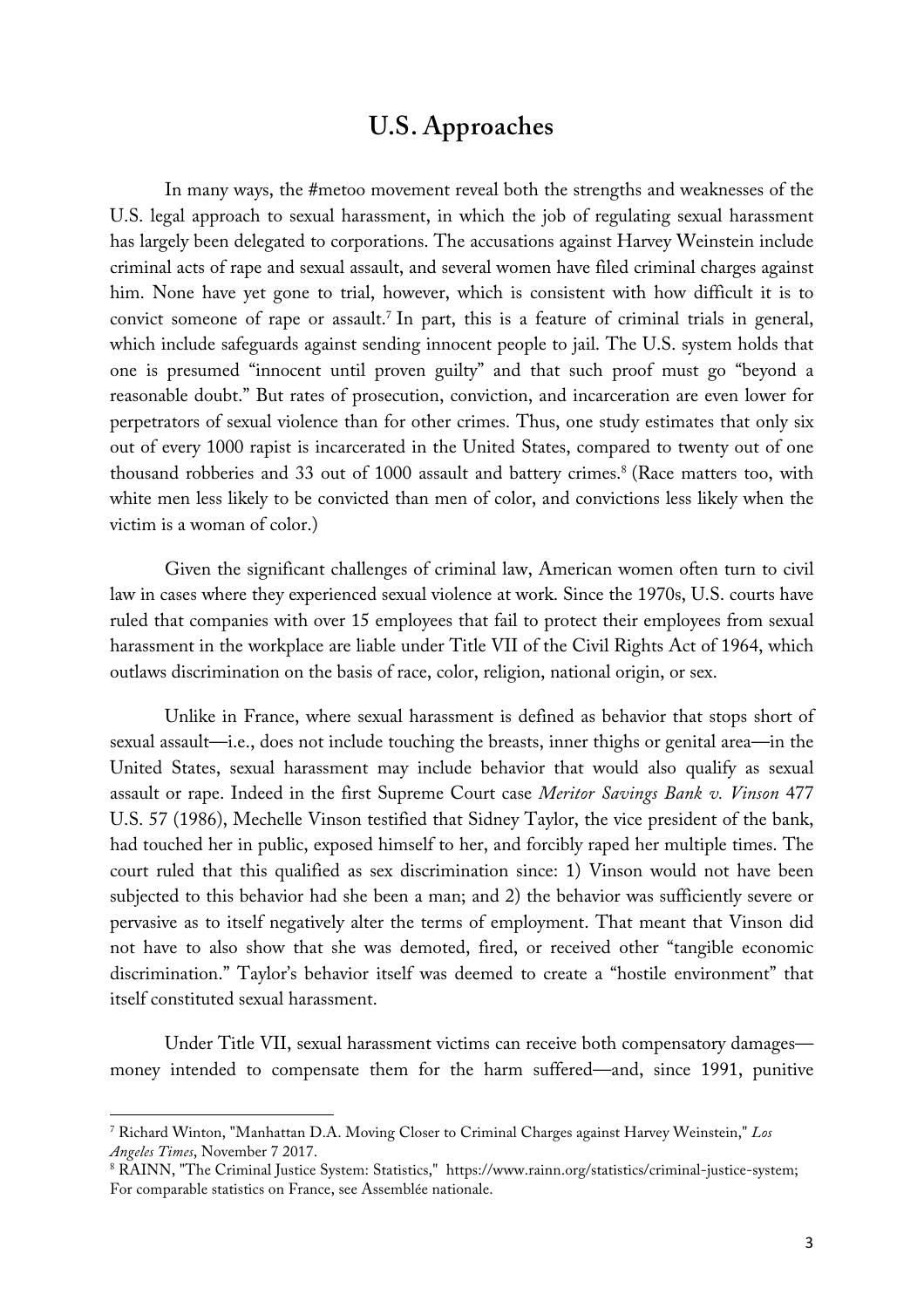damages as well. Because punitive damages are designed to punish the employer, they can be quite large, since only a large sum would effectively punish, say, a large multinational company. Unlike in criminal court where the prosecution must show that the defendant is guilty "beyond a reasonable doubt," in civil law the standard of proof is "preponderance of evidence," meaning that it is more likely than not that the violation took place.

To protect themselves from liability, U.S. corporations have developed training programs and have hired human resource personnel and diversity managers to handle sexual harassment complaints. The courts have subsequently ruled that corporations that take such proactive measures can mitigate their liability. In some cases, plaintiffs weaken their cases if they do not avail themselves of existing corporate policies.

Thus, U.S. corporations are increasingly "holding court" in cases of sexual harassment. There are some advantages to this. Bringing a lawsuit is time-consuming, emotionally draining, and costly. And, in some instances, a human resource manager is able to address an issue of sexual harassment effectively and efficiently. There are many limitations to this approach, however. First, Title VII only applies to companies with 15 or more employees not domestic workers or employees of "mom and pop" companies, although some state laws may cover them. Undocumented workers are especially vulnerable,<sup>9</sup> as are political lobbyists, who are beholden to (overwhelmingly male) politicians, whose support they need to advance their cause.10

Even in large corporations with sexual harassment policies, sexual harassment prevention and remedies are subordinated to the bottom line. Title VII creates an incentive for companies to avoid sexual harassment lawsuits. The hope is that companies will try to prevent or quickly remedy sexual harassment when it happens. If, however, a particular employee is sufficiently valuable to the company's financial success, it may make economic sense to settle and cover up accusations against him (and such employees are almost always male) rather than fire or discipline the offending employee. This is what we saw in the case of Harvey Weinstein, whose own company—the Weinstein Company—settled multiple cases for millions of dollars. This was also true for Roger Ailes and Bill O'Reilly, both for whom Fox News paid out millions of dollars in settlements for sexual harassment.

What the metoo# movement—coupled with traditional news media reporting—seems to be doing is change the calculus for these companies. By stoking public outrage, they have been able to shame some companies—including Fox and the Weinstein Company—into firing the accused harassers. Discussions about what more can be done have tended to focus on reforms within industries, companies, and—in the case of the Democratic party—political parties. There has been little to no talk about federal or state legal reform.

<sup>9</sup> José R. Padilla and David Bacon, "Protect Female Farmworkers," *The New York Times*, January 19 2016.

<sup>&</sup>lt;sup>10</sup> Gabriel Trip and Julie Bosman, "For Female Lobbyists, Harassment Often Accompanies Access," ibid., December 8 2017.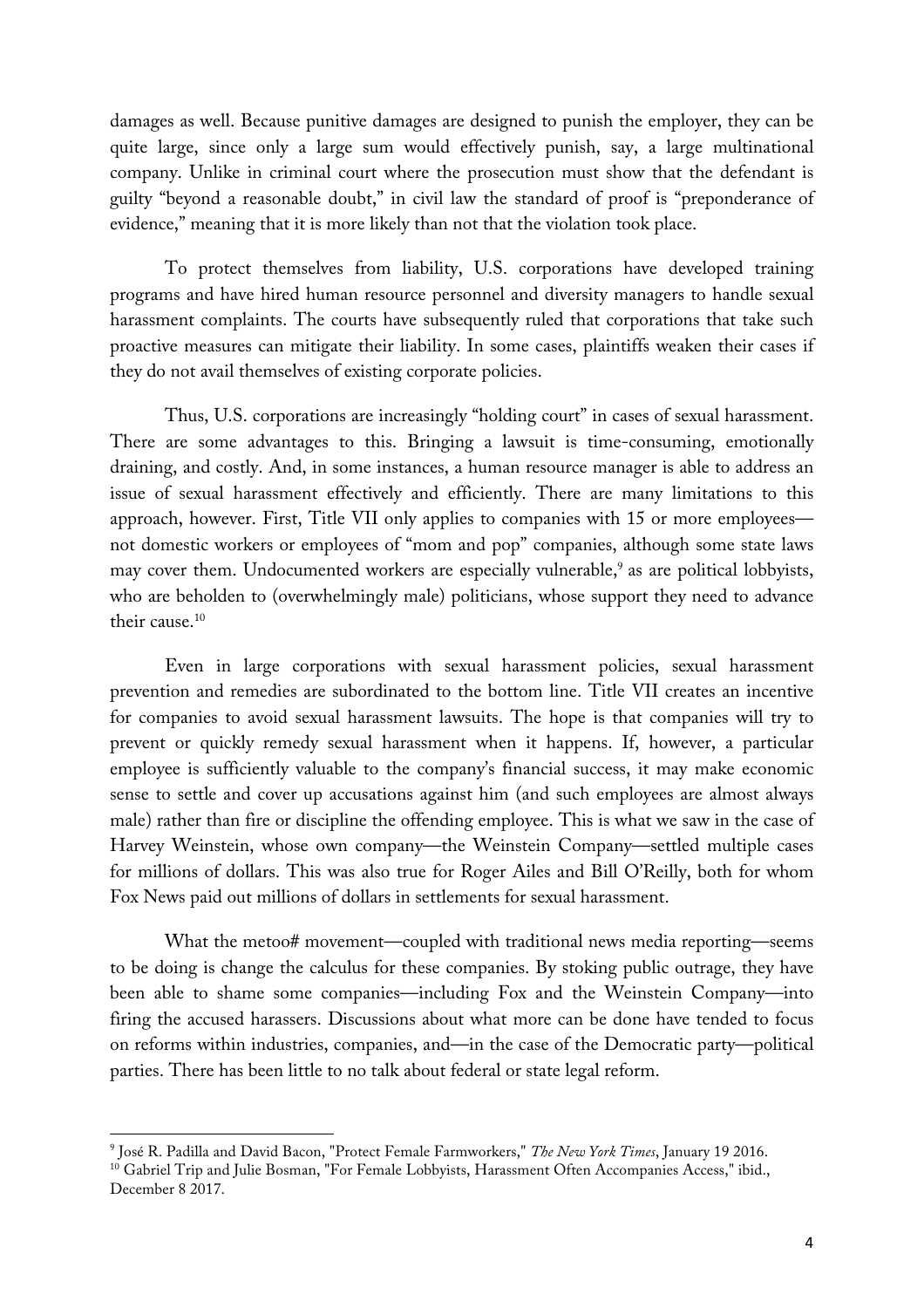## **French Approaches**

Things look different on the other side of the pond. Unlike in the United States, French corporations have little incentive to take preventive measures against sexual harassment. Compensatory damages tend to be small in France in general and especially in cases of sexual harassment, while punitive damages do not exist in the French system. As a result, French companies may be ordered—in Labor Court—to pay back pay and small compensatory damages in cases in which an employee was fired after being sexually harassed, but they do not risk having to pay hundreds of thousands of dollars to victims. Moreover, they also risk being sued for firing or otherwise penalizing an employee accused of sexual harassment.<sup>11</sup>

In this context, French employers have not taken ownership of the issue of sexual harassment, as their American counterparts have. They have not developed training programs or hired people trained to deal with this issue. Nor have they paid out millions of dollars to settle cases with women alleging sexual harassment against a powerful executive. They have not had to. <sup>12</sup>

These national legal differences shape attitudes about sexual harassment. When I interviewed French union representatives and personnel representatives at large French firms for my book *What is Sexual Harassment? From Capitol Hill to the Sorbonne*, they told me that it was not the role of corporations to intervene in cases of sexual harassment.<sup>13</sup> This was the responsibility of the state. In follow up research I conducted over the past five years, I found these attitudes persist. This explains why French lawmakers, feminist activists, and lawyers alike continue to say that it is important that France address sexual harassment in its Penal Code—and not just in the Labor Code. The challenges of criminal law notwithstanding, it is symbolically important, they say, that the state define sexual harassment as a misdemeanor thereby expressing the nation's condemnation of this behavior. 14

Given this context, #balancetonporc is likely to work through different channels than metoo#. Rather than pressuring industries or companies to take action, French citizens are likely to demand that the state pass additional laws and better enforce and publicize existing ones. We have seen this already, with, for instance, laws proposed to address sexual harassment in public spaces and to lower the age of sexual consent. To the extent that new laws or educational campaigns spur discussions about sexual violence and consent, this is likely to lead to social change in France.

<sup>&</sup>lt;sup>11</sup> Saguv.

 $12$  Ibid.

<sup>13</sup> *What Is Sexual Harassment? From Capitol Hill to the Sorbonne* (Berkeley, CA: University of California Press., 2003).

<sup>&</sup>lt;sup>14</sup> "Europeanization or National Specificity? Legal Approaches to Sexual Harassment in France, 2002–2012."